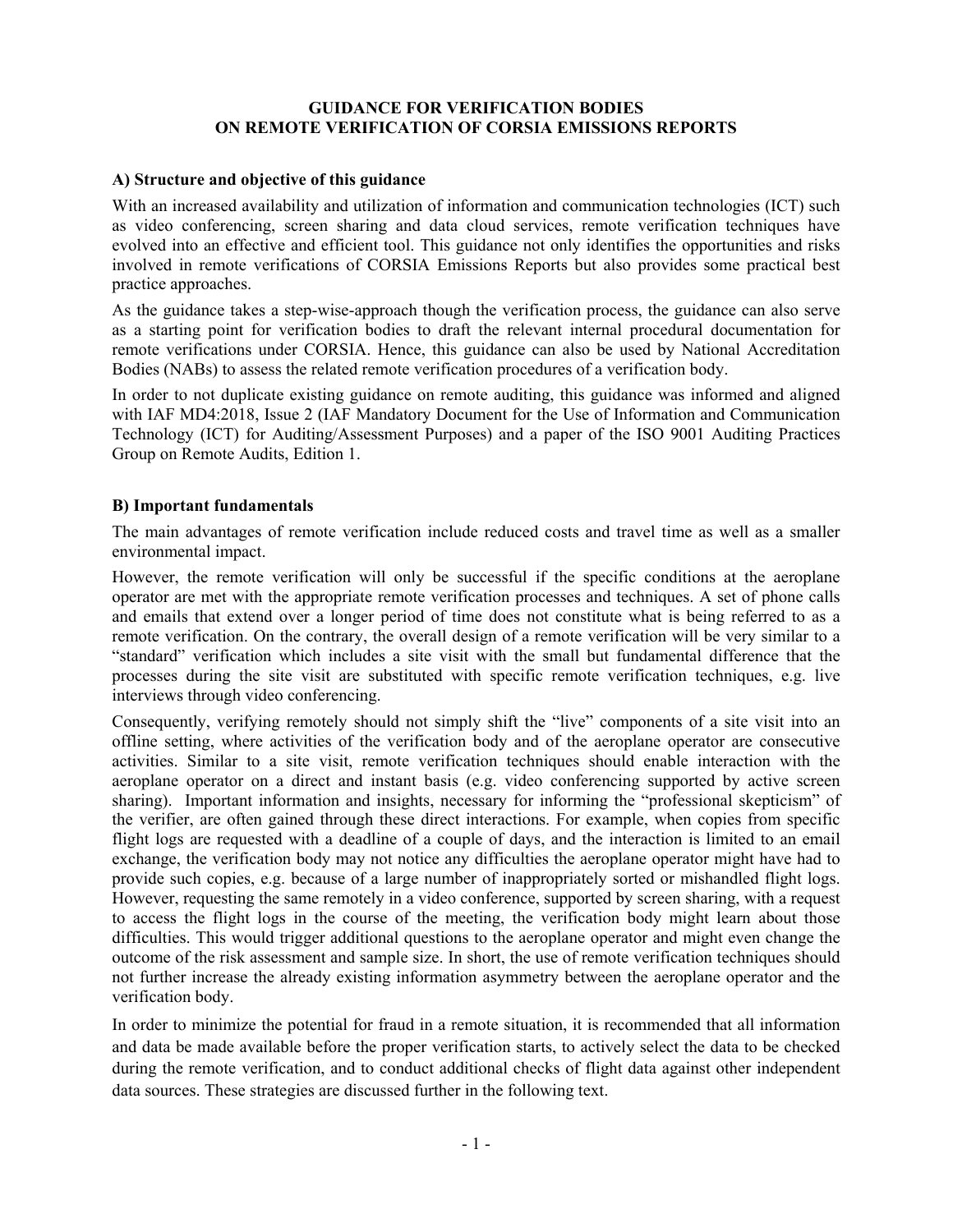On the issue of verification duration, and in consideration of the additional challenges which will need to be addressed in an appropriate remote setting, IAF MD4:2018, Issue 2, 4.2.5 states the following: "If ICT is used for audit/assessment purposes, it contributes to the total audit/assessment time as additional planning may be necessary which may impact audit/assessment duration."

# **C) Remote verification aspects in the CORSIA verification process**

The ETM (Doc 9501), Volume IV, section 3.3.4 provides a detailed description of the CORSIA verification process for aeroplane operator's Emissions Reports. While the process itself remains the same, the provided guidance in the following will point out specifics related to remote verification and also refer to best practice examples identified amongst verification bodies accredited to CORSIA.

## **(1) Pre-contract stage**

Before offering remote verifications to aeroplane operators, the verification body should ensure that team members scheduled to conduct the remote verification have successfully completed internal training on remote verification. Consequently, the internal competence matrix should account for such an additional qualification. It is recommended that the training cover the following items at a minimum.

- Introduction to the relevant internal procedural instructions for remote verifications
- Remote verification techniques, including benefits and limitations
- **Understanding of the enhanced documentation requirements for remote verifications as included** in the verification report template provided in ETM (Doc 9501), Volume IV, Appendix 1 (e.g. element (h) in the template)
- Additional requirements for the independent review, e.g. check for appropriateness of applied remote verification techniques (see step 8 below)
- Practical handling of technical tools being used to perform the remote verification
- **Specific articles in the agreement between verification body and aeroplane operator referring to** remote verification
- **Process for changing from a remote verification to a site visit setting during the verification** process as a result of new information that changes the risk analysis result

Guidance in the ETM (Doc 9501), Volume IV, section 3.3.4.2 recommends that the verification body coordinate with the State before replacing the site visit with a remote verification approach. The verification body should be prepared to justify its decision. This is also in the interest of the aeroplane operator as it decreases the risk that the verified Emissions Report will not be accepted by the State.

Under normal circumstances, the decision to conduct a remote verification, which is based on the outcome of the risk analysis, cannot be made at the pre-contract stage as the available information is too little to conduct the risk analysis. Even in the case where a remote verification appears highly feasible at this stage (i.e. verification body is familiar with the aeroplane operator through previous audits and the verification body does not expect any concerns from the State in a remote verification approach) it is recommended to include the option for a site visit in the contract. This provides a transparent way forward for both signatories to the contract and avoids the need for potential additional discussions on this during the verification process.

In some instances, a preliminary risk analysis (on the basis of a preliminary strategic analysis using publicly available data) can already exclude the option of remote verification at this stage, especially in cases of obvious technical challenges such as a stable internet connection.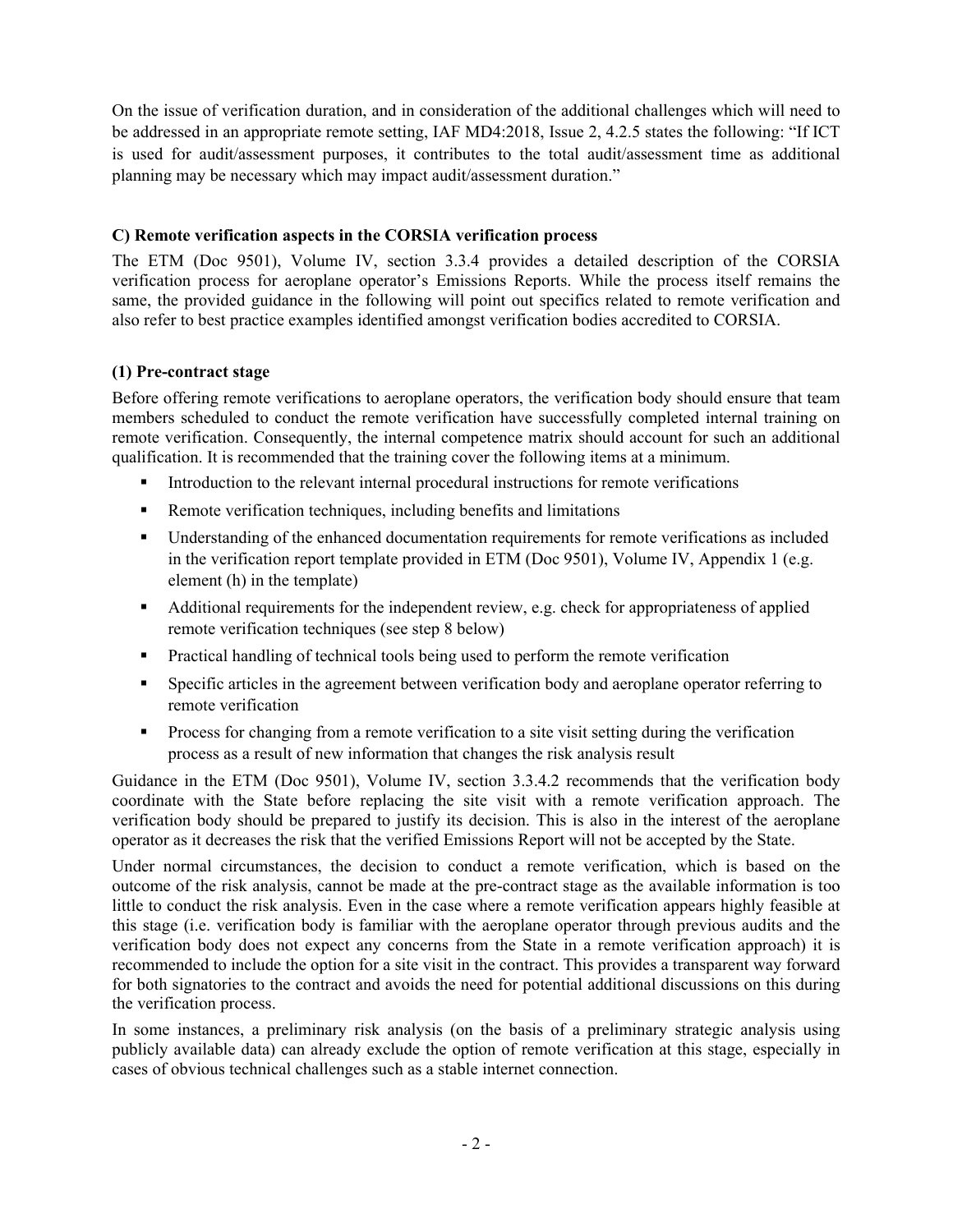Once it has been decided that a remote verification approach is to be utilized, an important element for consideration in the contract involves data security and whether any additional provisions are required to ensure the continued security and confidentiality of information shared via remote means (e.g. videoconferencing, screensharing, use of screen shots, etc.)

## **(2) Strategic analysis**

When considering a remote verification approach, additional technical aspects should be considered as part of the strategic analysis for the specific verification engagement. It is recommended that these additional technical aspects be provided in a "checklist" form in the internal documentation of the verification body. To some extent the checklist can be seen as a gap analysis mirroring the difference between an ideal remote verification environment and the actual situation at the aeroplane operator.

The checklist should be used to assign to each "gap" an alternative remote verification technique. This alternative should then be evaluated during the risk analysis to provide an initial assessment on whether or not the verification can be performed remotely. This checklist should at least cover the following areas while the list itself provides an ideal remote verification environment to identify gaps.

| Subject area                                                                                                                                                                                                                                                                 | Ideal remote verification environment                                   |
|------------------------------------------------------------------------------------------------------------------------------------------------------------------------------------------------------------------------------------------------------------------------------|-------------------------------------------------------------------------|
| On the basis of each required data source (e.g. flight<br>operations systems, datalink service provider), can<br>independent remote access be granted?                                                                                                                       | Yes, through VPN connections.                                           |
| On the basis of each required data item (e.g. fuel slips,<br>flight log), can independent remote access be granted<br>to the full primary data?                                                                                                                              | Yes, through VPN connections or a full upload in a<br>secure data room. |
| Does the aeroplane operator support video<br>conferencing and screen sharing?                                                                                                                                                                                                | Yes.                                                                    |
| Is the aeroplane operator willing to have some staff<br>members responsible for specific parts of the<br>monitoring or reporting process interviewed by the<br>verification body through video conferencing software<br>(clear identification of interviewed staff members)? | Yes, according to an agreed schedule for video<br>conferencing.         |
| Does the monitoring process described in the<br>Emissions Monitoring Plan provide appropriate links<br>for remote verification, e.g. manual vs. automatic<br>processes?                                                                                                      | Yes, processes can be observed online through screen<br>sharing.        |
| Can the functioning of the aeroplane operator's control<br>procedures to manage data quality be observed through<br>remote verification techniques? How?                                                                                                                     | Yes, processes can be observed online through screen<br>sharing.        |
| Do aeroplane operator and verification body have a<br>common and documented understanding of the<br>confidentiality, security and data protection of<br>remotely shared data?                                                                                                | Yes, as specified and agreed in the verification<br>contract.           |

In a significant number of verification engagements, no ideal remote verification setting will be identified by the verification body. However, this does not mean that substituting the site visit with a remote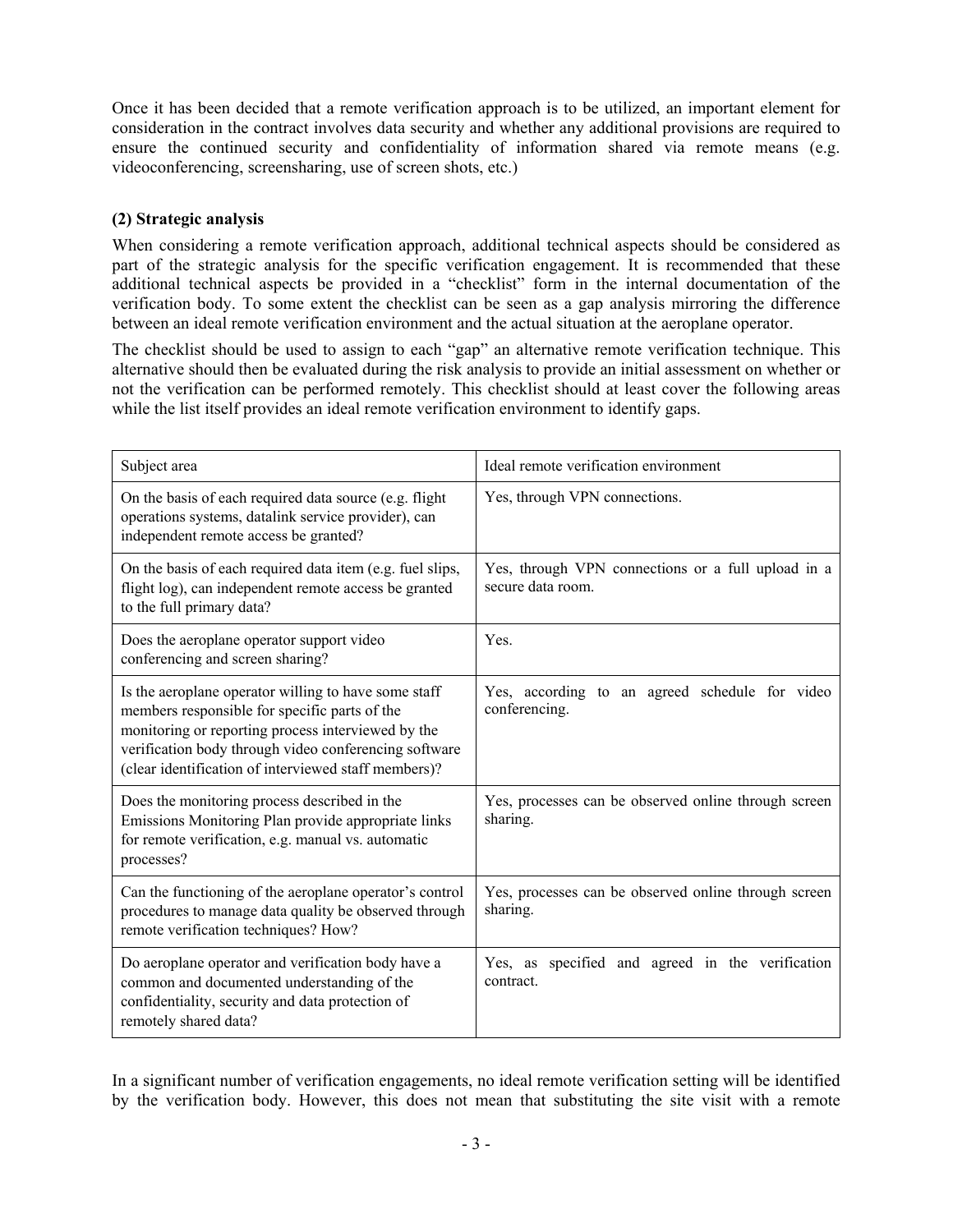verification technique will not be possible. It is up to the verification body to identify the appropriate measure to close a gap. For example, if for technical or other reasons an aeroplane operator cannot provide direct and independent access to a cost management system that stores electronic fuel invoices and optical character recognition processed fuel slips, an alternative measure could be to upload the raw data of all fuel slips and fuel invoices in a secure data room to allow for independent consistency checks by the verification body. Alternatively, the verification body could be allowed access to the computer screen of the responsible staff member at the aeroplane operator and ask to be shown raw data for a sample of flights. This type of remote access to the aeroplane operator's systems is considered best practice for remote verifications because it allows for the most direct access to the processes and documents to be verified. Alternative recommended remote verification approaches include screensharing and videoconferencing.

In order to increase confidence in the data and the documentation process of the aeroplane operator it is of upmost importance to not communicate the sample of flights before the actual screen sharing session and to not only base the sample on a set of flights with identified anomalies (e.g. remarkably low fuel burn) but to also include fully randomized sampling. The same approach can be used to verify control procedures by actively manipulating data during a screensharing session. In any case it remains important that the verifier has firm positions on which specific items (in which line, cell or for a specific flight) the manipulation takes place.

If an aeroplane operator keeps primary records in stored paper flight logs only, a very basic remote verification technique is to present the sample of flights to the aeroplane operator during video conferencing. This then allows supporting staff members of the aeroplane operator to collect those flight logs within a specific and reasonable amount of time and to send them as scanned attachments to an encrypted email while the video conference is still ongoing. A second sample during the same video conference could then include previous or following flights of the first sample to ensure that the flight logs presented did indeed include credible data (e.g. correct flight log number, fuel consumption of previous or following flight remain reasonable and are consistent with the first sample). Another recommended technique includes conducting an additional check of the sample data against other independent data sources (e.g. air traffic control data).

Consequently, even when the actual situation at the aeroplane operator departs significantly from an ideal setting as included in the internal checklist, in many cases less robust but alternative remote verification techniques are available. In order to clarify the actual technical capabilities for remote verification techniques at the aeroplane operator, it is recommended to schedule a specific preparatory call or to circulate a standardized questionnaire.

Even if not directly applicable, ISO 9001 Auditing Practices Group on Remote Audits, includes some guiding questions for the verification body which have relevance for the technical setting of remote verifications as well. See text box 1.

Text box 1: Excerpt from ISO 9001 Auditing Practices Group on Remote Audits\*, Edition 1, page 3:

- *When watching images, are we looking at real time images or are we looking at video records?*
- *Can we capture everything about the remote site or are we being guided by selected images?*
- *When planning for a remote interview, will there be a stable internet connection and the person to be interviewed knows how to use it?*
- *Can the processes and sites to be audited be realistically audited offsite?*
- *Can you have a good overview of the facilities, equipment, operations, controls? Can you access all the relevant information?*

\*https://committee.iso.org/files/live/sites/tc176/files/documents/ISO%209001%20Auditing%20Practices%20Group%20docs/Auditing%20Gener al/APG-Remote\_Audits.pdf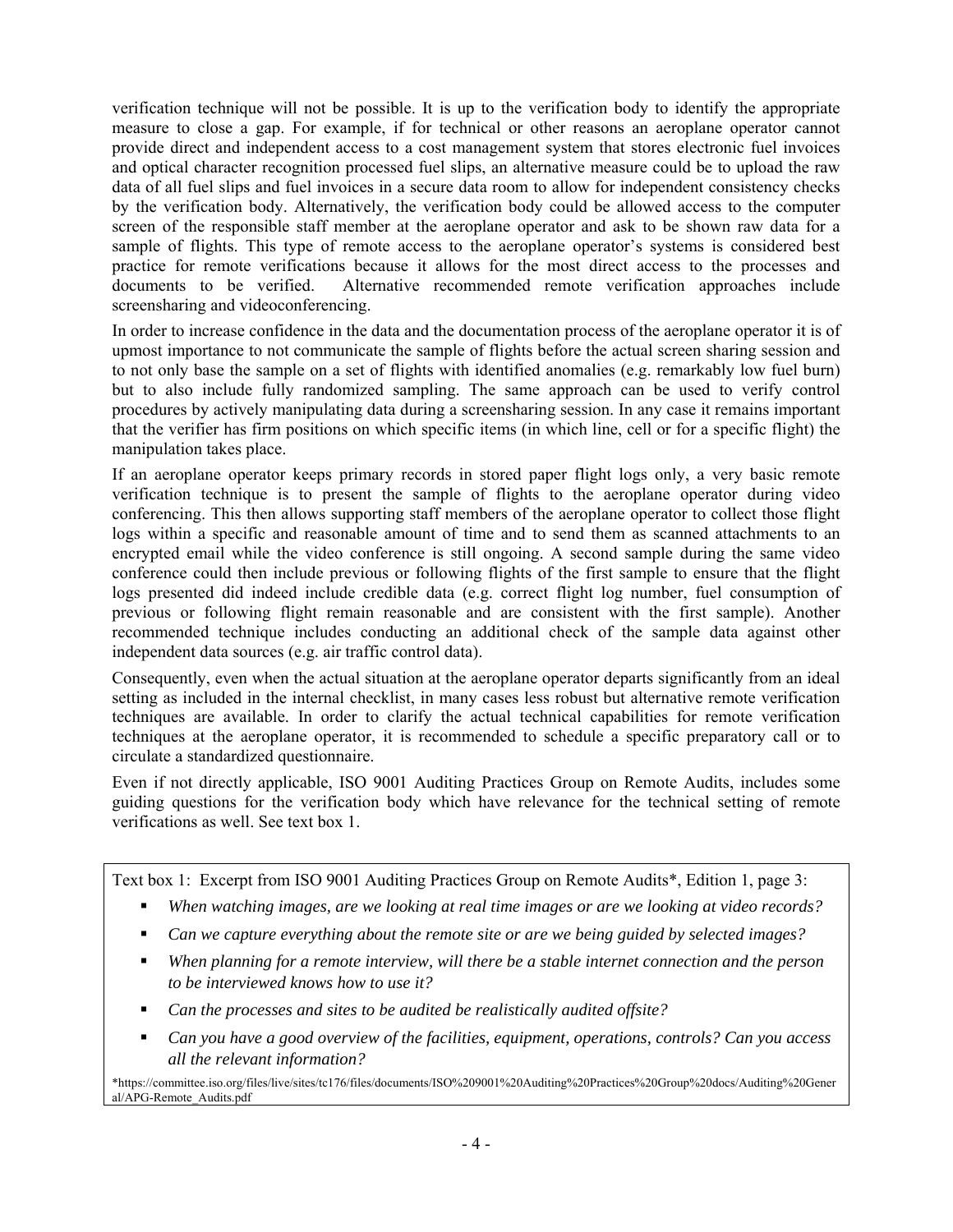### **(3) Risk analysis**

The strategic analysis provides the verification body with a specific list of identified remote verification techniques for use during the verification engagement. While assessing the likelihood of risks of misstatements and/or non-conformities (i.e. when quantifying inherent risks and control risks) of the aeroplane operator data, the verification body needs to check whether the intended remote verification technique increases the detection risk<sup>1</sup> such that the overall verification risk no longer meets the level of reasonable assurance.

One potential way to assess this is to document in a list or matrix, the estimated inherent and control risk for each hazard and assign the planned remote verification technique. Line by line, assess the detection risk for each remote verification technique to quantify the overall verification risk (i.e. low, medium or high). In general, proper remote verification techniques should not (or only slightly) increase the detection risk in comparison to a verification that includes a site visit.

When the verification body experiences issues achieving the required level of reasonable assurance, planned remote verification techniques should be modified or exchanged with more robust and reliable approaches (e.g. direct, full and independent access to flight operations system) to arrive at a reasonably low detection risk. This can of course also include other best practice risk mitigation measures such as an increase in sample size or the review of additional independent data sources to meet reasonable assurance.

According to Annex 16, Volume IV, Appendix 6, paragraph 3.10.1 g), the verification body is required to present the main results of the strategic and risk analysis in the Verification Report. Therefore, the verification body should provide the estimates of its risk analysis under the appropriate prompt in the Verification Report template. This enhances the State's understanding of why a specific remote verification technique was utilized.

If reasonable assurance cannot be met through the applied remote verification techniques, the verification body will need to inform the aeroplane operator and discuss the next steps to schedule a site visit. Having agreed already on the terms and conditions of the site visit in the pre-contract stage should help the situation. Given that the aeroplane operator and verification body might have signed a contract for multiple verifications, the verification body could potentially point out to the aeroplane operator that the results of the risk analysis might be different in the next year. This would be for instance the case if the item which cannot be verified remotely at the moment has then been fully assessed by the verification body and simple cross checks (which could be done remotely) are sufficient to meet reasonable assurance in the upcoming years.

It is also not unusual that findings during the verification result in changes to the original risk assessment. This can lead to a situation that reasonable assurance cannot be met anymore with the planned set of remote verification techniques and the physical presence of the verification body is required.

## **(4) Verification plan**

Planning for a remote verification involves additional tasks which are usually not required in verifications involving a site visit. Hence, the verification body should take into account sufficient time for preparatory activities.

With regards to the verification programme, the general approach to the verification remains the same. This means that similar to a typical site visit, the verification activities take place within a fixed period of time during the remote verification. Different time zones for the verifier and the aeroplane operator do not serve as a reason to lose the momentum of a "live" audit and to move the verification into an "offline" setting without the possibility to directly interact with the aeroplane operator in real time. This could result in a situation where the verification team would need to work at night in its own time zone.

<sup>1</sup> 1 Defined as the risk that the verifier will not detect a material discrepancy (ISO 14064-3:2006 2.29)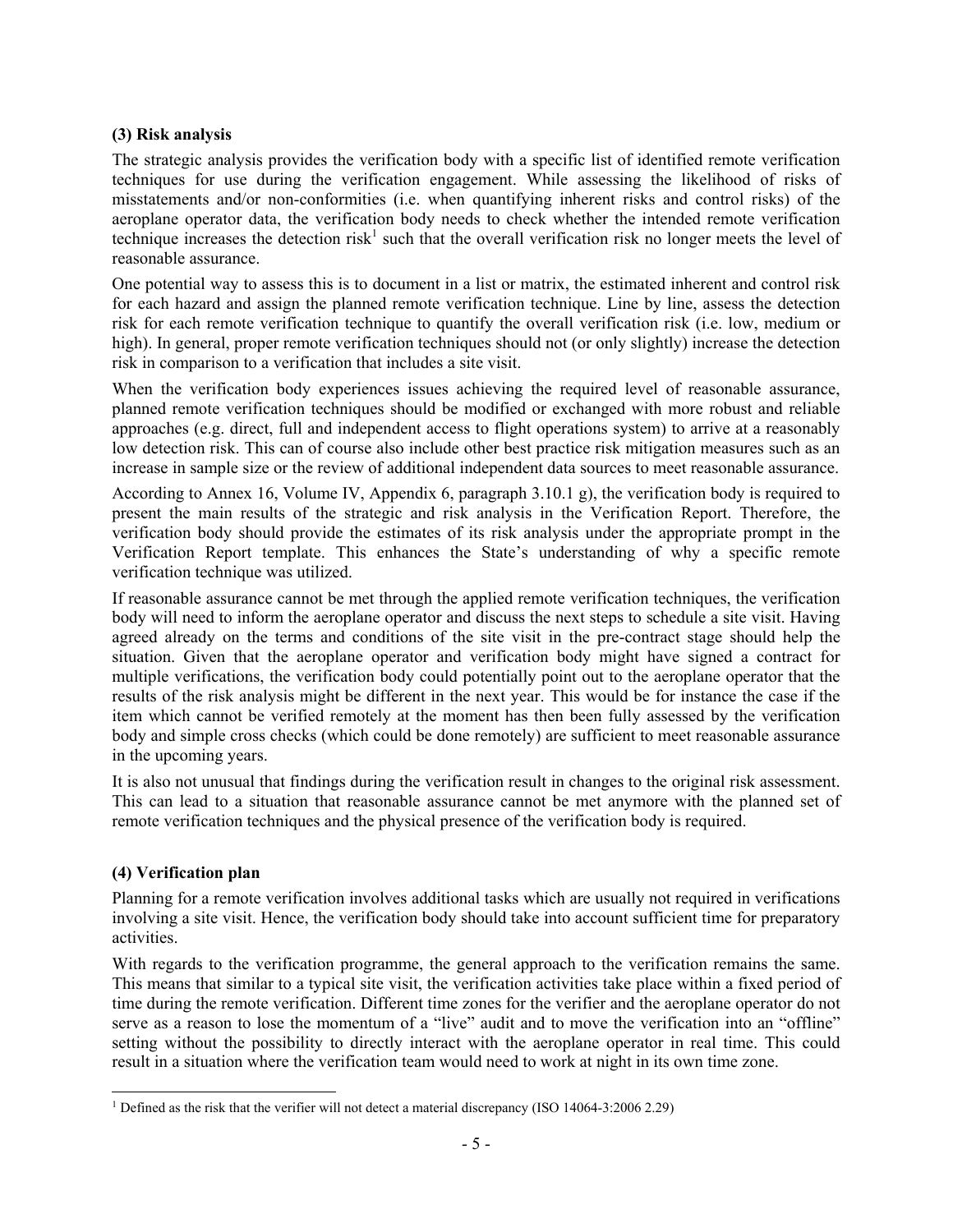The test plan and data sampling plan should consider the specifics of a remote verification. Identified remote verification techniques (from the strategic analysis, potentially revised in the risk analysis) should be assigned to specific verification tasks in the test plan and communicated to the aeroplane operator. Verification tasks should be clearly defined, especially in cases where more than one verifier interacts with the aeroplane operator at the same time.

The verification programme should include the type of technical arrangements needed for each step of the remote verification. This will allow the aeroplane operator to appropriately prepare from a technical and organizational perspective for each item on the agenda and to potentially introduce staff members to the specific technology in advance or to ensure availability at defined times. When technical issues start to dominate or to significantly delay the verification, the verification body must judge whether the original timeline is still sufficient for gaining the necessary confidence in the processes and data. Where additional time may be required, the verifier should acknowledge the situation with the aeroplane operator and schedule additional online meetings.

The verification programme should also include the requests for access to a specific data source (e.g. flight logs) without providing a reference to a specific sample (e.g. flight logs between airport pairs on a specific date).

# **(5) Verification**

Technical hurdles are possible when first connecting to the aeroplane operator, e.g. via video conferencing. In order to not waste actual scheduled verification time, it is recommended to schedule a pre-meeting for at least 30 minutes. This buffer can be used to address technical issues and to also spend some time on introductions and informally getting to know one another as meeting remotely has the tendency to increase the communication barrier. A verifier should not expect a staff member of an aeroplane operator to immediately answer highly technical questions without building up a minimum of personal relationship. This small investment of time to build up the relationship before beginning the verification process, could help to save time later on as issues are often more easily addressed and solved in an open atmosphere. This aspect is important as small talk and gestures while e.g. moving from one room to another during a site visit, do not happen automatically in a remote verification setting. As with site visits, cultural dimensions should be kept in mind at all times.

Verifying remotely is more demanding for both the verifier and the aeroplane operator. Therefore, a higher number of small breaks is recommended. Those breaks can be simply built into the agenda without naming them as such, e.g. by scheduling verification tasks and interview partners.

Similar as with site visits, the verification body should record all documents used during the verification. Verifying remotely has the appealing technology advantage that screen shots can be done very easily. In addition, interviews can be recorded as well. Depending on the data being shared and the staff members being interviewed, screenshots and recordings might not be acceptable. The verifier should not only clarify in advance but also every time when taking screen shots or recording statements.

Impressions on the progress and success of the verification can be very different between the verification body and the aeroplane operator, especially in remote verifications. Therefore, the verification body should provide a very short feedback after each verification activity or offer an intermediate online meeting with the responsible manager during the day. This is also an opportunity for the aeroplane operator to address issues as early as possible.

While implementing the verification plan, the verification body needs to not only assess the material impact of identified misstatements and non-conformities on the reported data but also, if required, update the risk analysis. In this regard, it is important for the verifier to remember that the risk analysis was drafted under an assumption that a specific remote verification technique would deliver a specific level of effectiveness and robustness. It is of paramount importance to revisit the risk analysis during the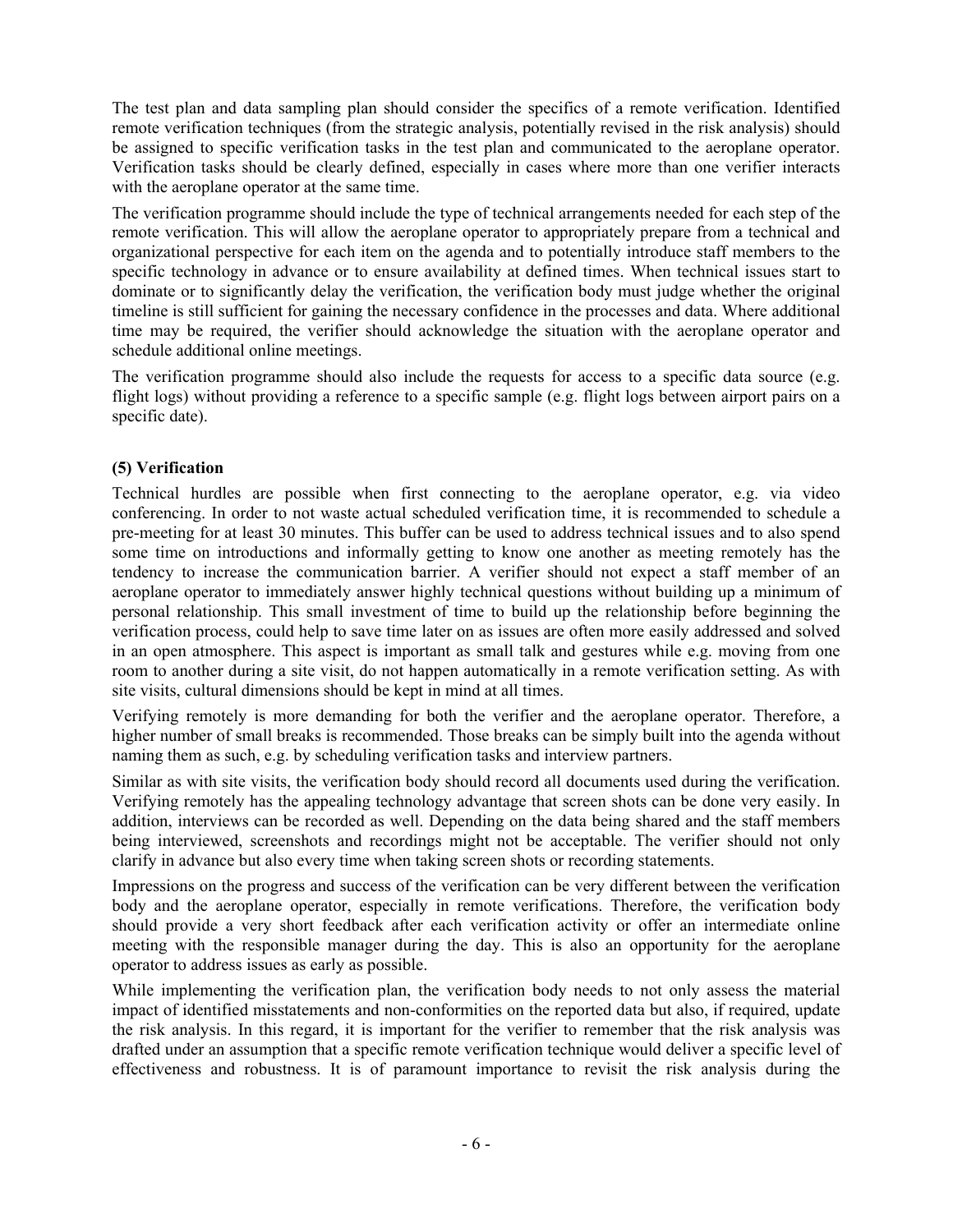verification and to confirm that each applied technique does not exceed the originally assumed detection risk and that a reasonable level of assurance is met.

In the strategic analysis section above, guidance was provided on best practice remote verification techniques, including how to confirm the proper functioning of control procedures. These techniques are particularly effective when they are used to systematically walk the verifier through the aeroplane operator's entire data monitoring, collection, management, manipulation and reporting system. Furthermore, going through data together with the aeroplane operator in this manner can also provide important insights into how diligently processes are followed by staff.

### **(6) Addressing misstatements and non-conformities**

In order to confirm that the aeroplane operator corrected all identified misstatements and nonconformities discovered during the verification, the verification body might, depending on the actual data item corrected, not just witness the data correction but also the effect on the reported data (e.g. emissions on the specific State pair). This is important as in some cases it might be challenging to confirm a data correction remotely.

### **(7) Verification Report**

According to Annex 16, Volume IV, Appendix 6, paragraph 3.10.1 h), the verification body is required to provide a description of the verification activities that were undertaken, in the Verification Report. For a remote verification this would also include the remote verification technique applied for each verification activity. A detailed description supports State understanding of the approach taken by the verification body and can help to limit the need for unnecessary additional communication between the State and the verification body or aeroplane operator.

According to Annex 16, Volume IV, Appendix 6, paragraph 3.10.1 g), the verification body is required to provide the main results of the strategic analysis and assessment of risk in the Verification Report. For a remote verification, the verification body should provide the results of its risk analysis under the appropriate field in the Verification Report template. This enhances the State's understanding of why a specific remote verification technique was utilized.

### **(8) Independent review**

The internal documentation of the verification body should include specific aspects for the independent reviewer to confirm with regards to the remote setting of the verification. Despite obvious aspects (such as appropriate split between actual auditing time and desk research), the following points are recommended to be covered as well.

- Did the contractual setting with the aeroplane operator allow the verifier to switch to a site visit if the risk analysis would have revealed the need? If not, what was the reason?
- Did the coordination with the State raise any concerns with the remote verification approach?
- Was there inappropriate pressure from the aeroplane operator or from the management of the verification body to conduct the verification remotely? Was the verification still handled in a professional manner despite this pressure? If the pressure had not existed, would the verification have included a site visit?
- If Its the risk analysis complete, transparent and reasonable with regards to the inclusion of the additional risk of verifying remotely? Did the use of remote verification techniques increase the detection risk? Has every verification activity that was supported by remote verification technique been assessed separately?